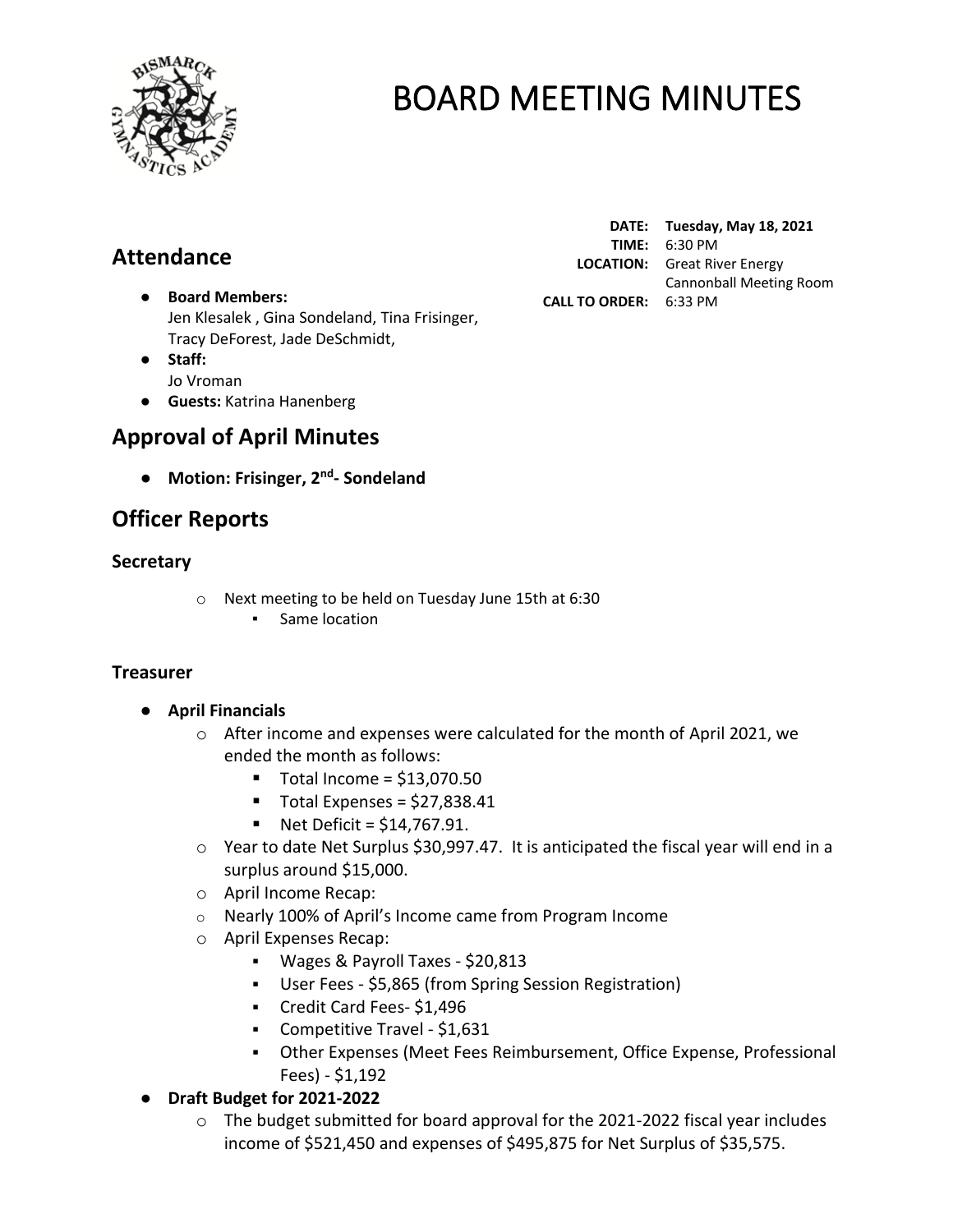

- $\circ$  The following are the main changes to note from the draft budget reviewed at the April meeting:
	- \$20,000 Increase in Recreation Tuition
	- \$21,000 Increase in Wages (\$10,000 to Competitive, \$3,000 General/Office, \$8,000 Recreation.
		- o This split of wage increases can be modified between programs or can be reduced if needed.
	- \$2,000 Increase in Small Equipment (under \$750)
	- \$3,000 Increase in Credit Card Fees
		- o The first budget proposal did not adequately reflect the cost of credit card fees. This category was underestimated and now reflects fees paid in 2019-2020.
	- \$5,000 Increase in Comp Travel
		- o This was requested to give the ability to have more than one coach at a meet and to account for more meets.
- o If we are looking for a larger surplus closer to \$50,000, I would recommend adjustments in the following areas:
	- Decrease Wages. I would not recommend decreasing wages below \$300,000 in total. The proposed budget currently has wages at \$312,500
	- Decrease Small Equipment back to original budget proposal of \$3,000
	- Additional Program Income Increases
- **Motion: Deforest, 2nd -DeSchmidt**

#### **Vice Chair**

● No Report

#### **Chair**

● No Report

#### **Business/Program Reports**

- **Competitive Program Report**
	- $\circ$  Since McKenzie's departure, responsibilities of the program including lesson planning, scheduling, and staff management have been overseen by Torrea. All of the teams have been working on basics drilling and upgrades at practice.
	- o We held team tryouts on Saturday, May 15. A total of 46 athletes participate at the tryouts. We plan to offer invitations to athletes who scored above a 75%. A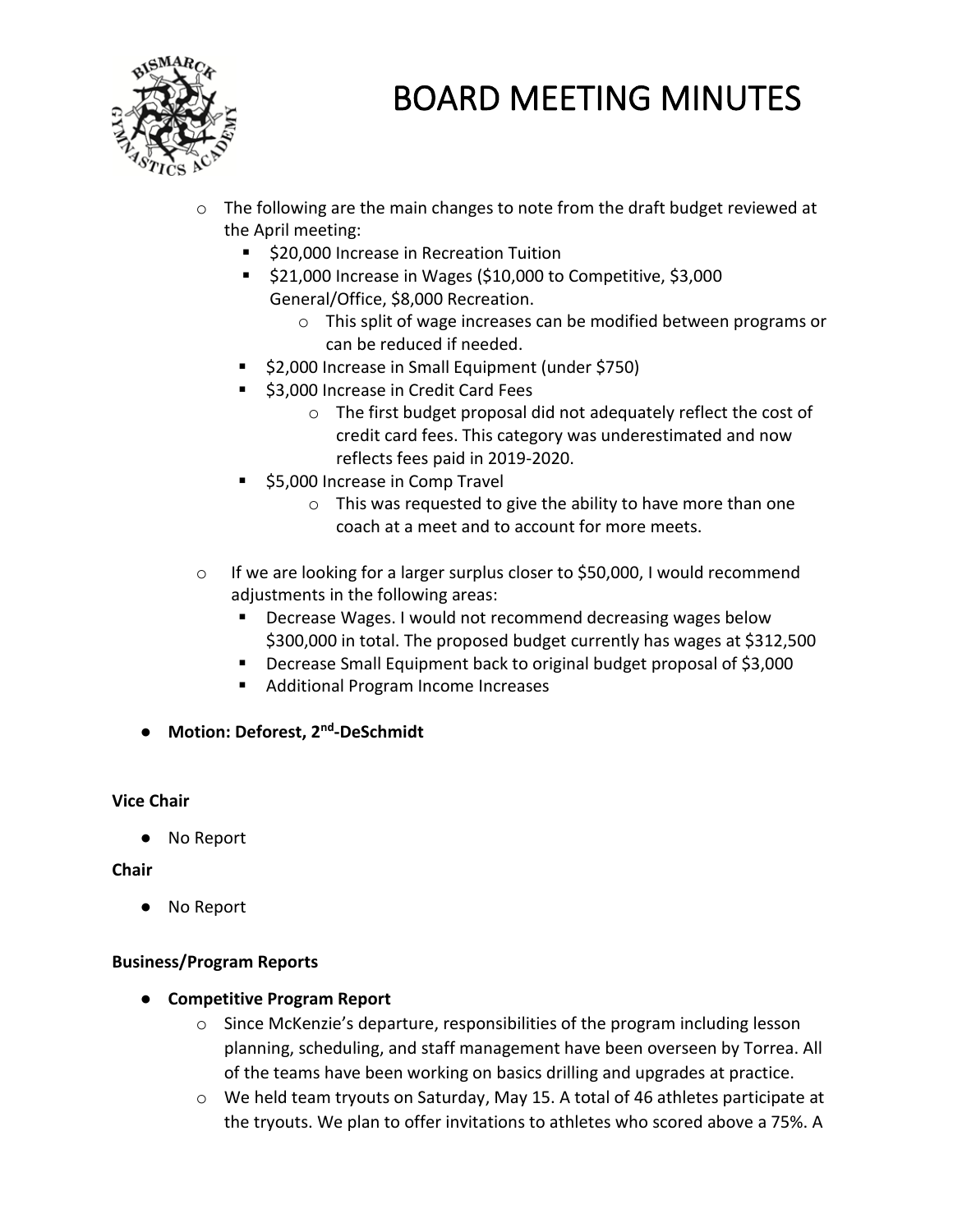

few of the participants will likely skip the pre-comp level completely as they scored very well at tryouts. To make room for new invitees, a handful of the Compulsory athletes were invited to join the

- o Optional practice time this summer with the understanding that practice time placement does not equate to level placement. Additionally, another handful will be invited to the Compulsory practice time this summer with the same understanding.
- o The team banquet was held on Sunday, May 16 at Sertoma Park. Jo played a huge role in helping organize and facilitate the banquet. Team awards were voted on by winners' teammates. We were able to celebrate the team athletes' successes.

### ● **Recreational Program Report**

- o Torrea has continued scheduling, lesson planning and putting out weekly rotation schedules while Jo has assisted with staff management. We are entering Week 7 of our 8 week session for BGA's April-May Session. Week 7 = TESTING WEEK. Jo and I have continued navigating staffing changes and learning what to do / what not to do in the future regarding staffing.
- $\circ$  The schedule for the Summer I Session was released on Monday, May 17. We will be offering 60 (ish) classes. Registration for that session will open on Tuesday, May 25 at 5:30PM.

### **Business and Community Report**

- **Fundraising:**
	- o **Poppin Popcorn:** The event has wrapped with the final totals being 2269 products sold at a retail value of \$ 16,347.00. Profit to BGA was \$8,173.50 (Our goal for this fundraiser was \$7,100.00). We did have a few hiccups while establishing a partnership but remained in communication with our fundraising representative. We are confident in a much smoother experience moving forward. A more detailed breakdown of the fundraiser is available on Teams.
	- o **Scripts** We have families ordering cards and will continue to promote this throughout the year.
	- o **Pro-Shop:** The pro-shop has reopened for in person vending of leos, drinks, and snacks.
	- o **Throwback** Fundraising options are being offered until supplies are depleted.
	- o **Prep for Summer fundraising and Community Outreach Opportunities:**  Preparations are underway for community-based fundraisers this summer. Possible options are volunteering at the Bismarck Marathon (we have been in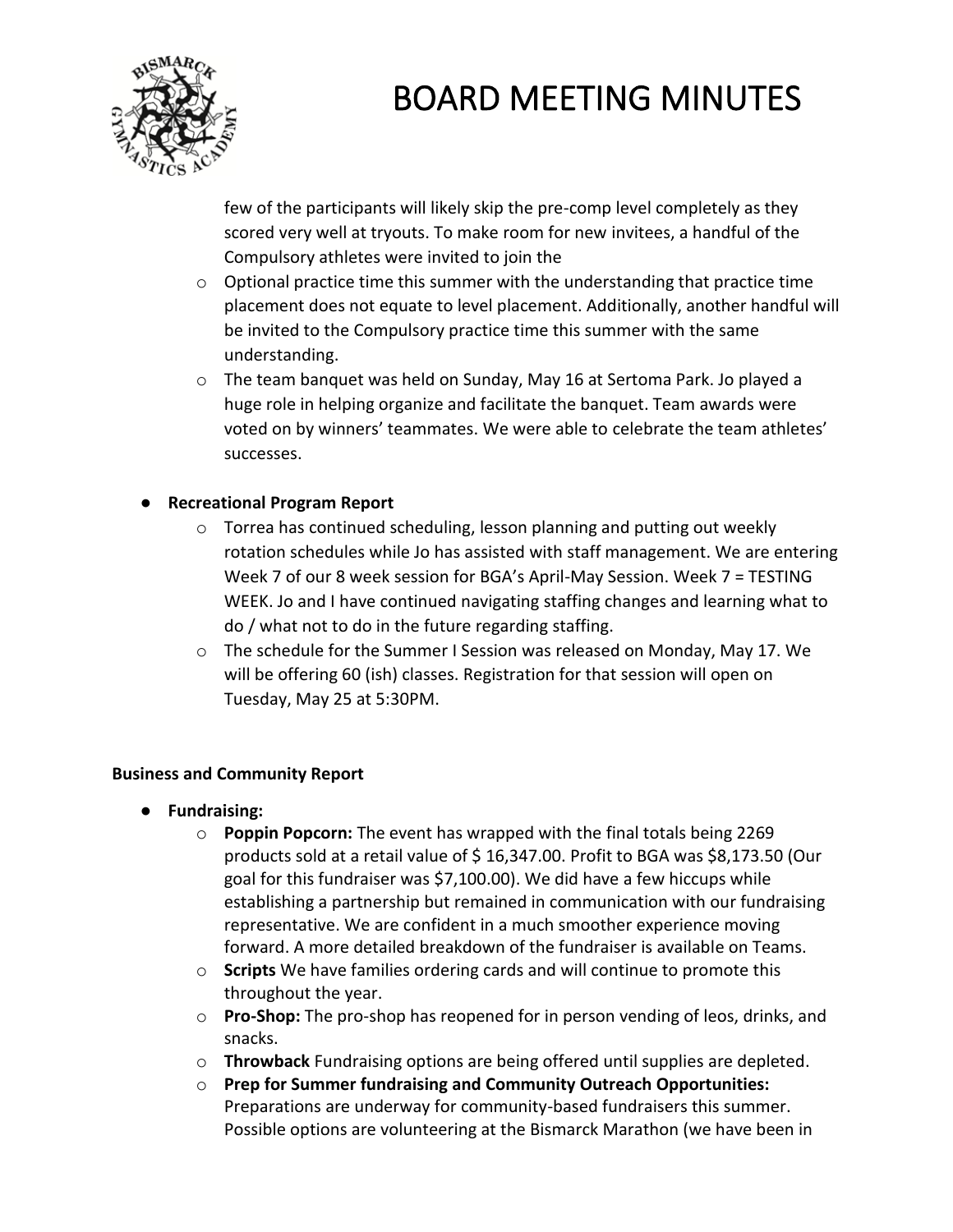

contact to confirm interest and are waiting for the planning committee to reach out with more details closer to the event held in September). An event weekend with the Cowboy Mounted Shooting Organization is also a possibility.

- o **Car Washes:** We are confirmed for two car wash events this summer in the Dan's parking lot located at 3101 N.  $11^{th}$ . St. for Friday July 16<sup>th</sup> and Friday August 13<sup>th</sup> from 104pm. Promotion for these events will begin after the golf scramble. We are partnering with Tires Plus and will have on site vehicle inspections for a suggested donation as part of the event.
- **Sponsorships**
	- o **Wall Advertising:** We will begin having 4x8 sponsor signage designed and hung in the gym by Bismarck Sign Company throughout the next month. We have contacted BRPD and have received permission on banner size and payment to BPRD for in cash sponsor banners placed in BGA space.
- **Grants**
	- o **BPRD Match Grant-** We will be seeking a match for a new pit bar to replace our existing damaged/ outdated one. There is a line item for it in the proposed budget and the request has been cleared with BPRD. The application will be submitted on Wednesday the 19<sup>th</sup> of May for the June 1<sup>st</sup> deadline.
- **Golf Scramble**

### **We are offering:**

- o 9 Hole sponsorships: \$500.oo each
	- o 6 have been committed with either payment or signed sponsorship agreements.
- o Price per player**:** \$125.00 (\$500.00 per team) with room for 18 teams of 4 or 72 players
	- o We currently have --- teams registered for the scramble.

### **Time Frame:**

- o 1pm check in
- o 2pm Shotgun start.
- $\circ$  4-5pm Social hour and completion of contests (hole-in-one, putting contest)
- o 5pm Dinner (announcements/ prizes)
- o 6pm: Silent auction close and wrap up.

### **Donations:**

- $\circ$  Multiple silent auction items. We will seek items until the date of the event.
- $\circ$  Bar: All wine liquor, staff, and supplies (a percentage of the profit will go to BGA. Permit will be held by donor)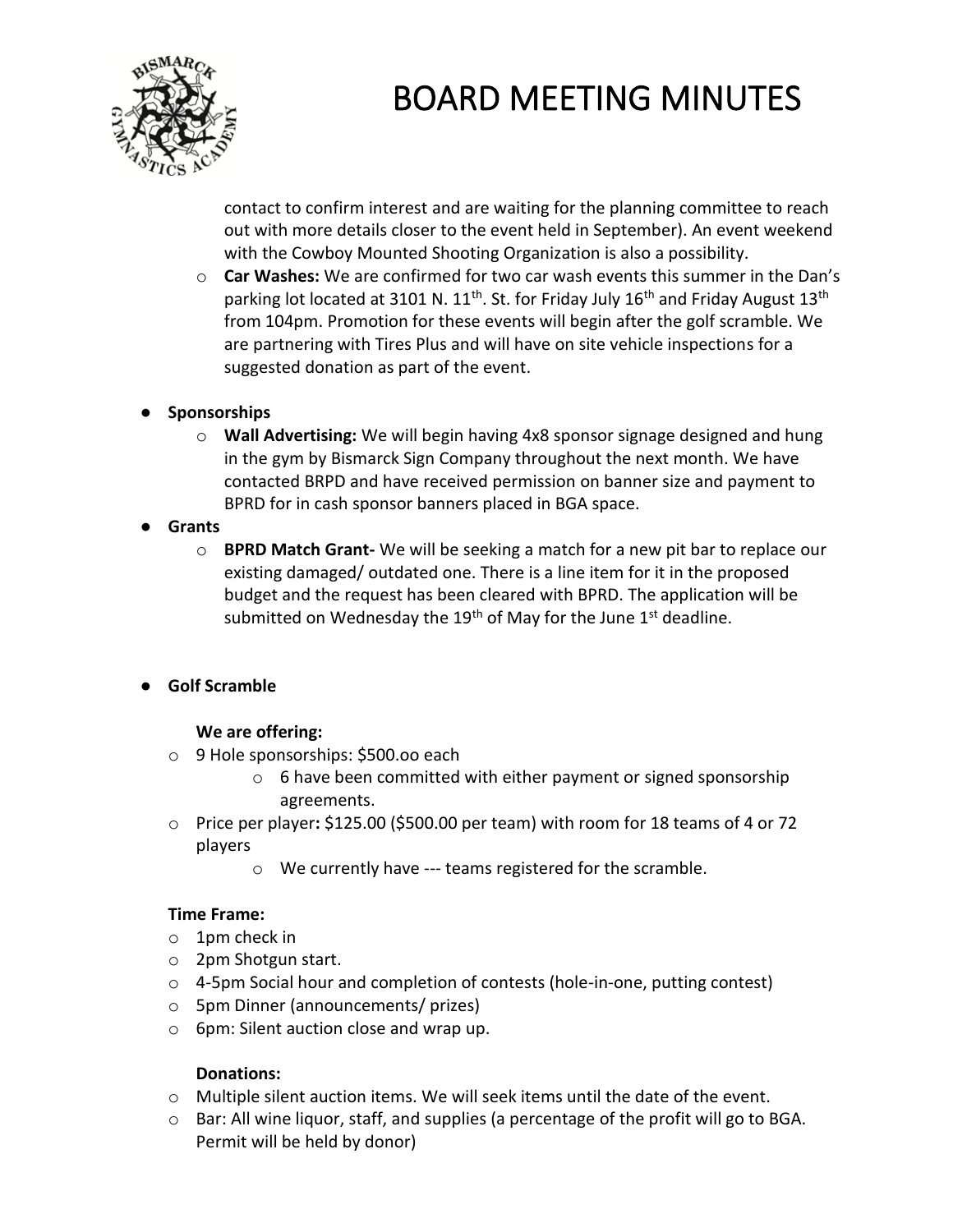

- o Beer: All beer to be poured by bar staff
- o Promotional and physical signage for the event
- o Golfer gift bags to be distributed at registration.
- $\circ$  Dinner including preparation and serving will be donated and will be grilled hot dogs and hamburgers. Tables will be set up inside the dome for people to eat, socialize, and view/ bet on the silent auction.
- o Plasticware/side dishes/ plates napkins/ chips/ nonalcoholic beverages etc... (all things to accompany dinner)

#### **Sponsorships:**

- o Hole in one contest (donor holds the insurance policy)
- o Putting contest (donor holds the insurance policy)
- o Hole sponsors (sponsors to provide games)

#### **Staffing:**

o Staffing/ volunteer requirements have been created and reviewed as of 5/10/21. This is available on Teams.

#### **Advertisement and registration:**

- o We have received materials from University of Mary and have distributed the event flyer to community contacts. Our website has been updated to allow for team/dinner and silent auction only registration and access to promotional materials. This link has been sent to membership and other community area user groups.
	- Fundraising U has set up an online option for golfers to sign up for the hole-inone and putting contest. They will monitor and track registration. It has been added to our golf scramble page on the website.

### ● **Community Outreach**

- o We have reserved the same placement at the Family Day Riverwalk to be held at Sertoma Park from 10am-8pm on July 12st, 2021.
- o Car Wash Fundraising events will also serve to showcase BGA to the community and strengthen our relationship with Tires Plus.

### ● **Continuing Education**

- $\circ$  Staff continues to complete Safe Sport, background checks, and fundamentals of gymnastics as a part of new training requirements.
- o Jo attended the free online summit "Power of Positive". All recommended speaker resources have been entered into a Teams document for anyone to access at their convenience.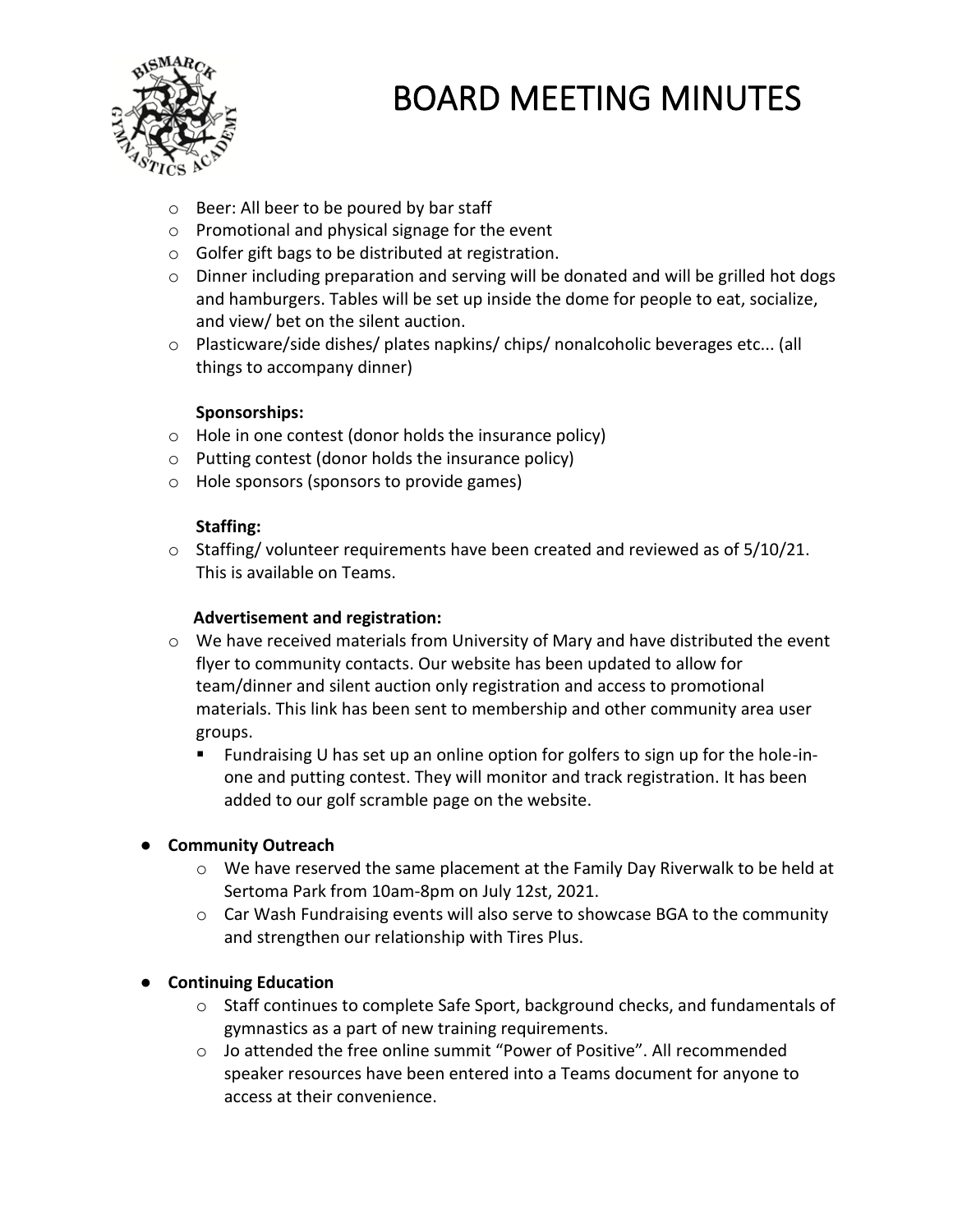

- $\circ$  An Active Intruder Procedure has been created and is available on Teams. It has been uploaded to our Crew App for staff to familiarize themselves with and will be reviewed in detail at the next staff meeting.
- **Covid- 19:** The gym remains open at a level 6 welcoming back pre- school/ day care classes, Hit open gym, and/ birthday parties/ homeschool classes/open gym. All Guidelines and phases continue to follow Dept. of Health guidelines.

### ● **Charitable Gaming**

- $\circ$  We have completed documentation listed by the checklist provided to BGA by AGS and have it available on Teams. We should now be able to submit all documentation for contract negotiation and application processes. We have reached out to Justin with AGS to meet and discuss next steps in the application process.
	- Both staff and Board members are actively seeking out possible gaming sites and will continue to do so.

### ● **Capital Racquet:**

 $\circ$  Building beautification: Brandon and Katrina walked through the gym with staff to determine projects for BGA beautification in the next few months. Projects have begun and will continue throughout the gym.

### **Old Business**

- Personnel Policy Manual review/restructure
	- Tabled until next month's meeting
- 2021-22 FY Draft Budget Review
	- o The Board is requesting clarification on proposed budget line items that have increase by \$500 or more.
		- **Frisinger made a motion to suspend approval of the 2021-22 budget pending clarification of items. DeSchmidt 2nd - motion passed.**
		- **The Board will call a special meeting to approve the budget.**

### **New Business**

- **Floor Exercise Carpet**
	- o Minnesota gym is selling their floor carpet for \$1000. They would like it picked up by the end of the month.
		- Jade will talk to Torrea about getting more information, and to see if purchasing the floor would be a good value for BGA.